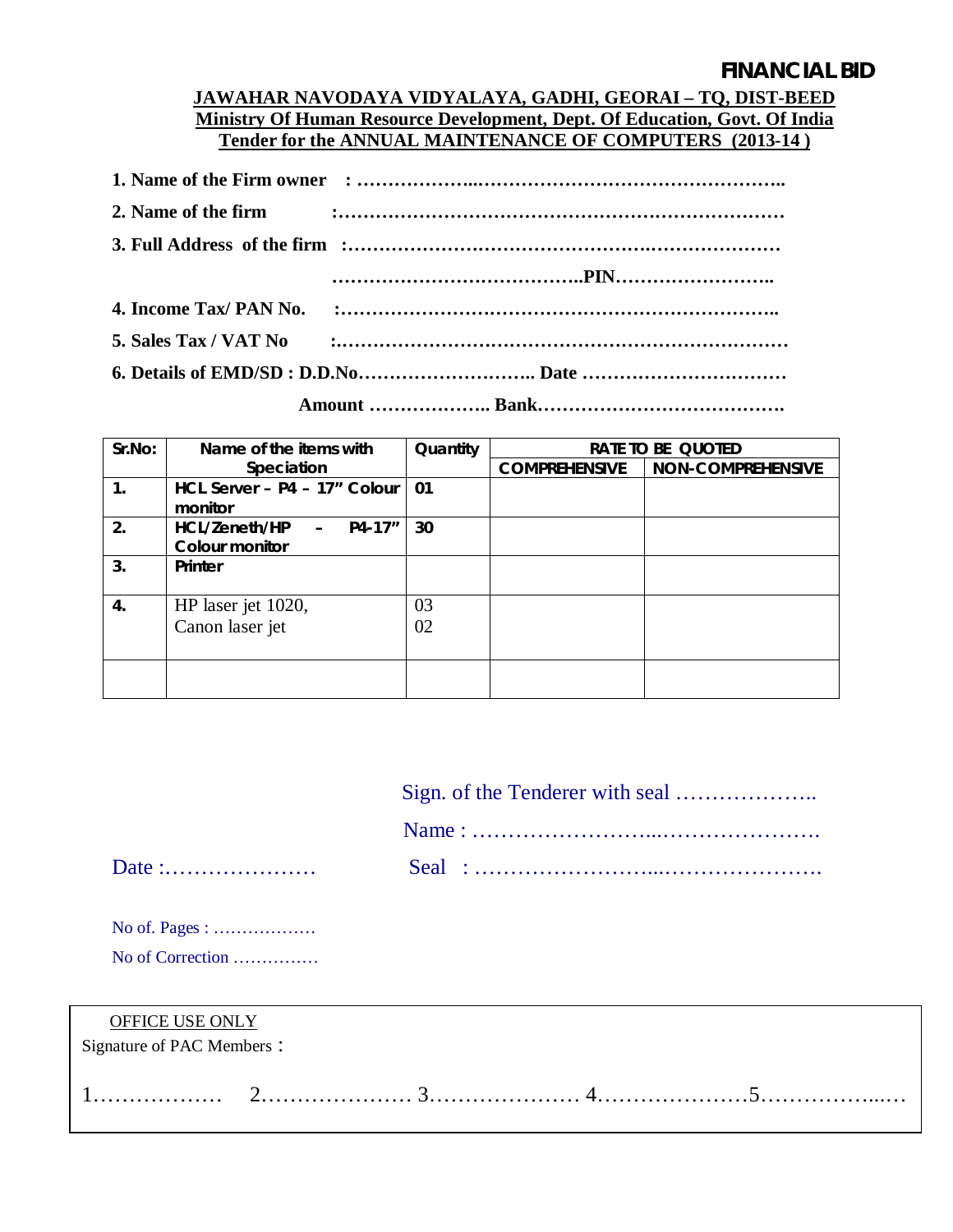## **FINANCIAL BID**

|                        | JAWAHAR NAVODAYA VIDYALAYA, GADHI, GEORAI – TO, DIST-BEED                         |
|------------------------|-----------------------------------------------------------------------------------|
|                        | <b>Ministry Of Human Resource Development, Dept. Of Education, Govt. Of India</b> |
|                        | Tender for the ANNUAL MAINTENANCE OF CANON XEROX MACHINE (2013-14)                |
|                        |                                                                                   |
| 2. Name of the firm    |                                                                                   |
|                        |                                                                                   |
|                        |                                                                                   |
| 4. Income Tax/ PAN No. |                                                                                   |
| 5. Sales Tax / VAT No  | $\ddotsc$                                                                         |
|                        |                                                                                   |
|                        |                                                                                   |

| Sr.No: | Name of the items with                                | Quantity | <b>RATE TO BE QUOTED</b> |                          |  |
|--------|-------------------------------------------------------|----------|--------------------------|--------------------------|--|
|        | <b>Speciation</b>                                     |          | <b>COMPREHENSIVE</b>     | <b>NON-COMPREHENSIVE</b> |  |
|        | Canon Xerox Machine Model   01<br><b>No. IRE2016J</b> |          |                          |                          |  |
|        |                                                       |          |                          |                          |  |

Sign. of the Tenderer with seal ………………..

Name : ……………………...………………….

Date :…………………

No of. Pages : ………………No of Correction ……………

| OFFICE USE ONLY<br>Signature of PAC Members: |  |  |
|----------------------------------------------|--|--|
|                                              |  |  |

CHAIRMAN / PRINCIPAL